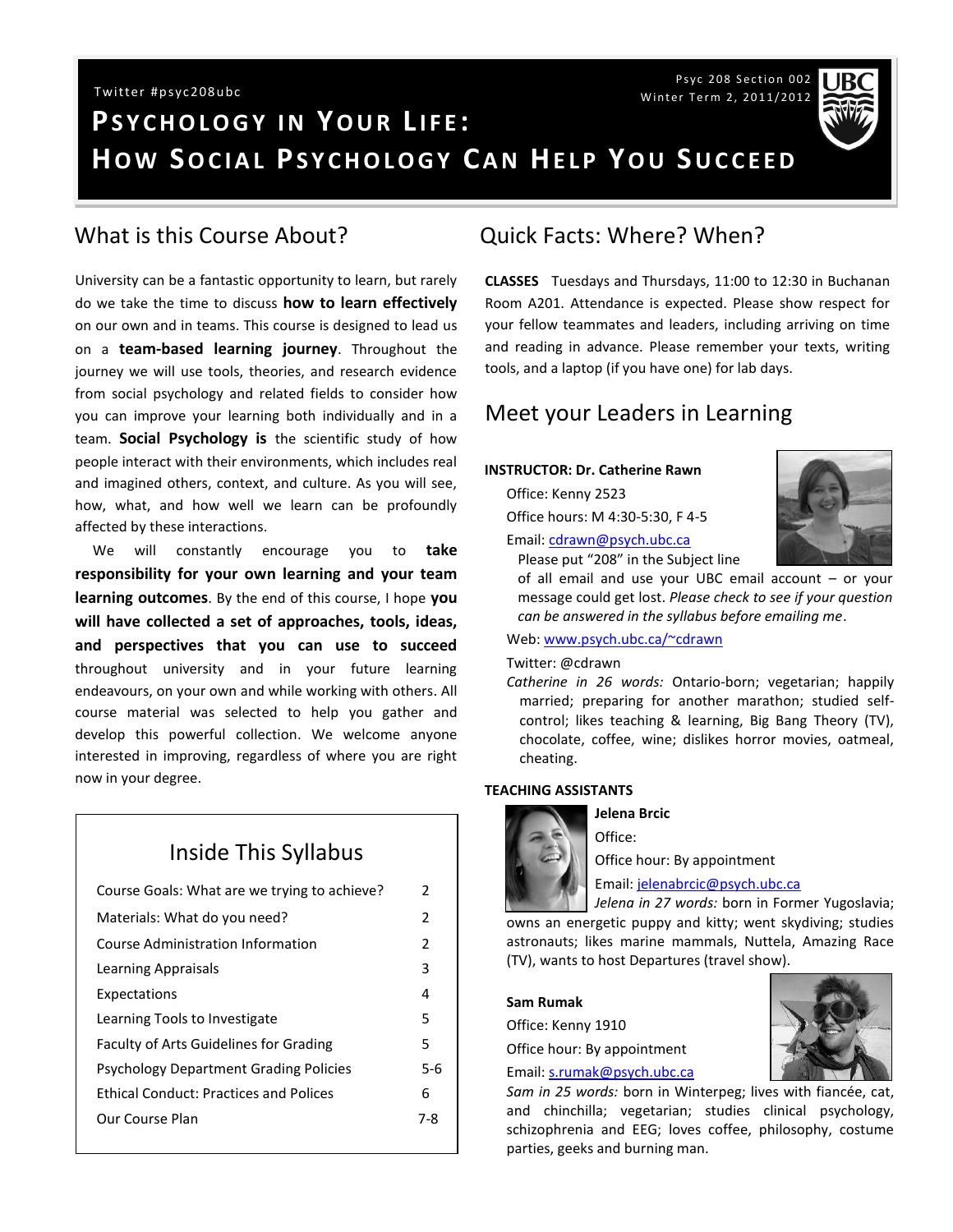## Course Goals: What are We Trying to Achieve?

**Course goals provide a structure** that guides the content, learning activities (both in class and out), and learning appraisal strategies (more on that later). I carefully designed this course with specific goals in mind.

By the end of this course, you should be able to…

- 1. Discuss, compare and contrast, and relate to your life experiences a variety of major theories from social psychology (e.g., group dynamics, *self* processes including self-control, motivation).
- 2. Apply research and theory from social psychology to enhance your learning experience and personal growth.
- 3. Analyze how social psychological theories that have been applied to a sport context (e.g., attention control, flow, team cohesion) can be reapplied to a learning context.
- 4. Locate, evaluate, and synthesize research from social psychology or a related discipline to inform a challenge you and your teammates face while learning.
- 5. Collaborate effectively with teammates to produce high quality, creative deliverables that meet deadlines.
- 6. Choose to participate in your learning process by being mentally and physically present in class-related and team activities.
- 7. Appraise your own and others' team contributions and deliverables in a balanced, growth-directed way.
- 8. Be a life-long learner.

### Options for Opting Out

**OTHER SECTIONS OF 208** This is a special topics course that I have designed to give you a unique learning experience, but it might not be what you are looking for right now. It's not required (though it can serve as an elective, and a **Credit/D/Fail elective** if you prefer; see: [http://www.students.ubc.ca/coursesreg/registering-](http://www.students.ubc.ca/coursesreg/registering-courses/credit-d-fail/)

[courses/credit-d-fail/\)](http://www.students.ubc.ca/coursesreg/registering-courses/credit-d-fail/), and *every section is completely different*. If you'd prefer to take a different section of this course, I encourage you to make the best choice for you.

**WITHDRAWAL** Withdraw by January 16 without a W standing on your transcript, or by February 10 with a W standing. If you are considering dropping this course after January 16, come see me to discuss your options as this choice will affect not just you but your entire team.

### Materials: What Do You Need?

**REQUIRED TEXTS** When designing this rather unorthodox course, I worked with two publishing companies to create a custom set of materials that aligned with course content *and* was as budget-friendly as possible for you. There are *two custom texts for this course, both titled with the course title: How Social Psychology Can Help You Succeed*. I will refer to them as McGraw and Pearson, reflecting their publisher.

- 1. From **McGraw-Hill** Custom Publishing comes excerpts from *Applied Sport Psychology: Personal Growth to Peak Performance*, 6<sup>th</sup> Edition, by Jean M. Williams (2009).
- 2. From **Pearson** Custom Publishing come excerpts from two thorough texts plus two popular press but research-based books. See Vista for the full source list in APA style.
- 3. A few **additional readings** can be found on the Vista course website.
- *Copies of both texts will be available soon on Course Reserve at Koerner library for 2 hour loans.*
- *Used copies from last year should be available.*
- The McGraw-Hill text is available as an e-book for only \$17.79US (last time I checked). Visit [www.mcgrawhillcreate.com/shop](http://www.mcgrawhillcreate.com/shop), select "Canada" as your country, and search for "Rawn" to purchase with a credit card.

**VISTA COURSE WEBSITE** PowerPoint slides *after* each lesson, some readings, important announcements, assignments, your team collaboration wiki, and discussion forums for communicating with your group can be found on WebCT Vista. You are responsible for checking this site frequently. To access it, go t[o www.vista.ubc.ca](http://www.vista.ubc.ca/) and log in using your CWL.

**TEAM LEARNING GUIDES** Posted on our Vista site are links to two important documents: (1) a detailed guide describing team project requirements (which you should download, print, and read as soon as possible); and (2) a wiki filled with resources for learning effectively in teams.

**POSITIVE ATTITUDE AND OPEN MIND** A willingness to explore a variety of ways of learning, including teamwork, will go a long way to making the most of this course!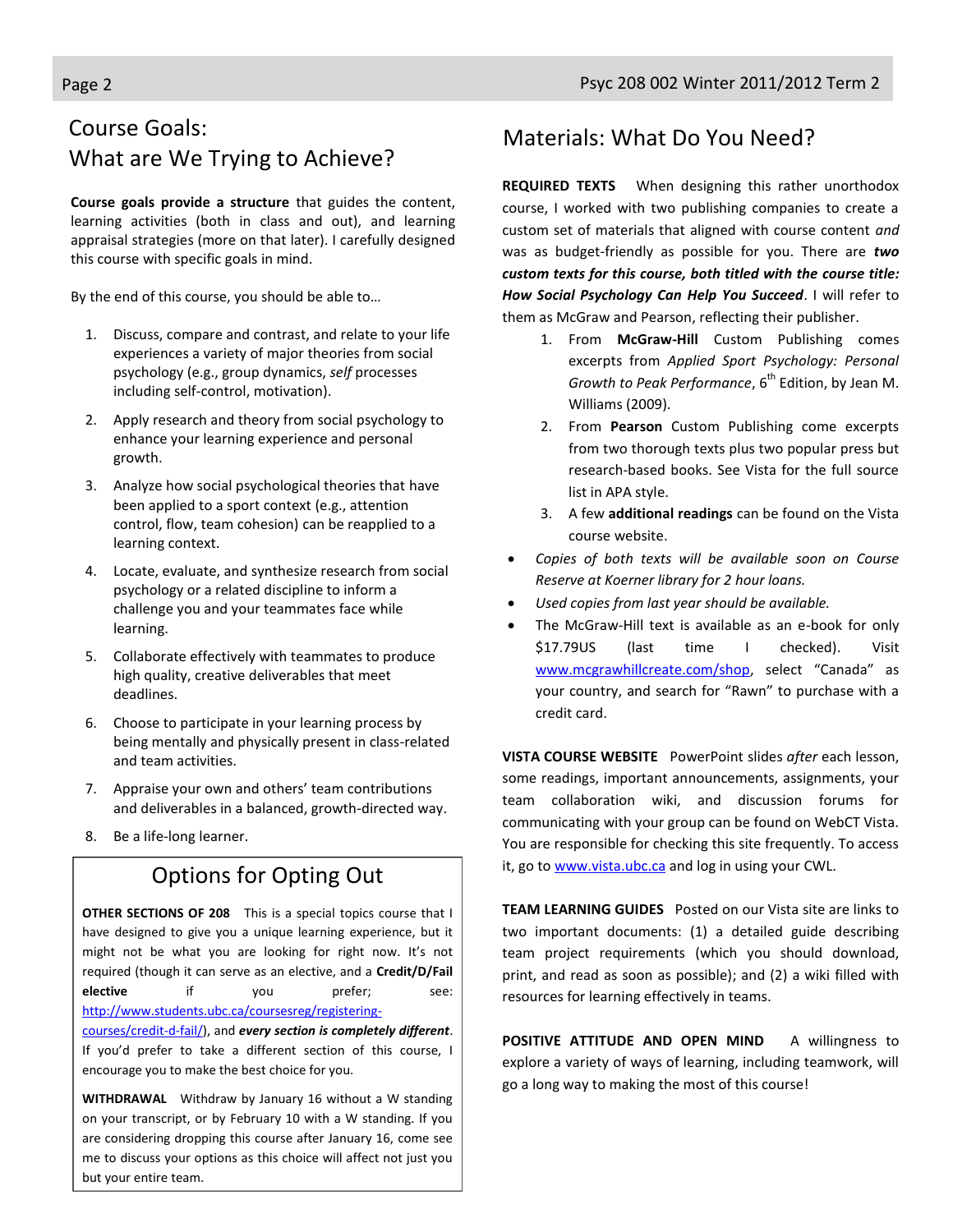

### Learning Appraisals: How Will We Know If We Have Met Our Goals?

| <b>Learning Appraisal Activity</b>      | <b>Points to Earn</b> | <b>Dates</b>                                       |
|-----------------------------------------|-----------------------|----------------------------------------------------|
| Participation                           | 3%                    | (continuous)                                       |
| Exams                                   | 57%                   |                                                    |
| Midterm (24%)                           |                       | Thursday March 1                                   |
| Cumulative Final (33%)                  |                       | Date set by registrar (Exam period April 11-25)    |
| <b>Team Project</b>                     | 20%                   | (dates throughout term; see our course schedule)   |
| Individual Contribution to Team Project | 20%                   | (dates throughout term; see our course schedule)   |
| <b>Points Available to Earn</b>         | 100%                  |                                                    |
| <b>Bonus Psychology Subject Pool</b>    | 3%                    | Final deadline: Thursday April 5 (but feel free to |
| Participation (up to 3 hours)           |                       | start now!)                                        |

**MIDTERM (24%) AND FINAL (33%) EXAMS** These tests will **challenge you to think deeply about course material**. You are responsible for all assigned readings and class material. Exams will consist of a mix of multiple-choice, true/false, fillin-the-blanks, and written answer questions. The final exam is cumulative. Research shows greater long term retention with multiple testing—not just studying—opportunities (Roediger & Karpicke, 2006). Because this material is important for success in your future, a cumulative final is most appropriate. More details will be provided closer to the exam dates. **If you miss the midterm for any reason, your final exam will be worth 57% of your course grade.** No make-up midterms will be held.

**PARTICIPATION (3%)** Taking responsibility for your learning involves actively participating throughout this course. Your class contribution will be graded based on a combination of participation indicators, including performance on Team Based Learning style quizzes, completing informal in-class work and minor homework assignments, and being a team player. These specific indicators of participation will contribute up to 3% to your grade, and will likely positively influence your success in learning.

**TEAM PROJECT (20%)** This project will help you apply skills and knowledge from this course to prevent and deal with problems you may encounter as you learn (both in school and beyond). It involves working with your team on three components: (1) identifying a significant learning challenge facing your team members, (2) gathering and summarizing information about that challenge and how best to deal with it, and (3) helping other students by communicating what you learned about that challenge in a creative way. *See the Team*  *Project assignment handout on Vista for more critical details.*

To help you complete these projects, detailed instructions will be provided on Vista, as well as class time (in the form of three labs: January 24, February 14, March 6). *Labs are mandatory***.** Missing a lab without a valid excuse including appropriate, legitimate documentation will result in a 20% deduction in your team project grade (i.e., 8% of your course grade). *The reason for this* is that you are a team member. Abandoning your teammates is inappropriate behaviour.

#### **INDIVIDUAL CONTRIBUTION TOWARD TEAM PROJECT (20%)**

You will be asked to complete an annotated bibliography of 5 sources (two journal articles, one secondary source, and two interviews) providing insight into your team's challenge. This annotated bibliography will be worth 15%. The remaining 5% is based on your performance as a teammate, as rated by your team. We will use a website called iPeer to gather peer evaluations. *See the Team Project assignment handout for more critical details.*

**SUBJECT POOL BONUS POINTS (3%)** One way to learn more about psychology is to participate in ongoing research projects. You may earn up to 3 percentage points toward your course grade by participating in up to 3 hours' worth of studies that are posted on [https://hsp.psych.ubc.ca/.](https://hsp.psych.ubc.ca/) As an alternative to this participation, you may complete up to three library-based assignments. Further details can be found in the "Information for Participants" document available for download from the website listed above. *One hour of participation or one library assignment equals 1%; you can earn up to 3%.* These points will be added to your final course grade, after any scaling that may have been applied.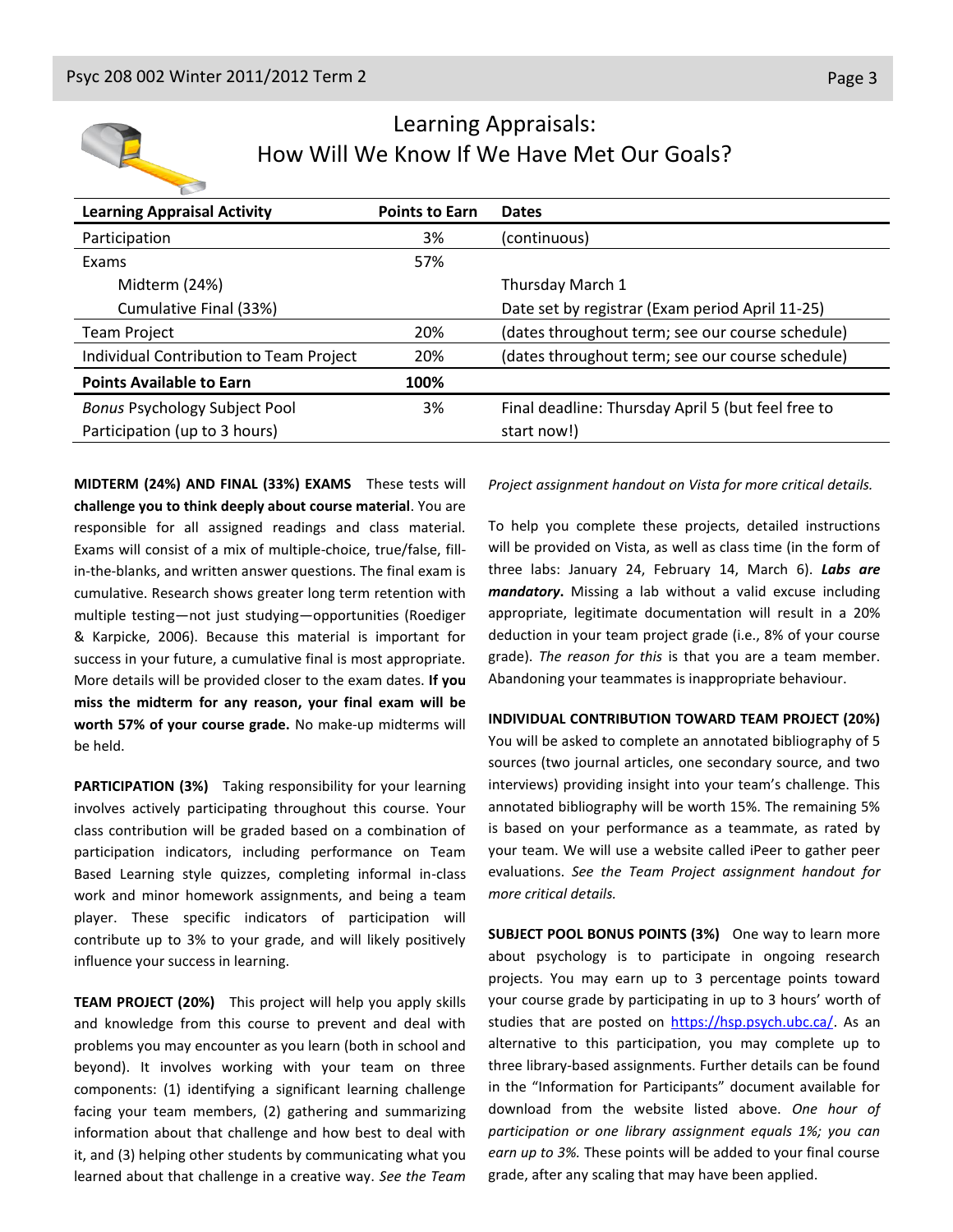#### What We Expect from You

**PARTICIPATION** This course is designed to be experiential, involving small team based discussions, large full-class discussions, in-class activities and writing, and regular feedback. Although some class time will be devoted to a traditional lecture format, the success of the class depends upon your active participation.

**ATTENDANCE** Please come to every class, prepared to participate. *If you miss class* you are responsible for obtaining missed notes and important announcements. Due to the size of the class, you will **not** be able to regain participation points for activities in missed classes. *Labs are mandatory***.** Missing a lab without a valid excuse including appropriate and legitimate documentation will result in a 20% deduction in your team project grade (i.e., 8% of your course grade). *The reason for this* is that you are a team member. Abandoning your teammates is inappropriate teammate behaviour.

**RESPECTFUL CONDUCT** You are expected to treat your teammates, all your classmates, your instructor, your TAs, and yourself with respect at all times, both in and out of the classroom, face-to-face and in writing (e.g., on email). This includes arriving to class on time and, especially if you are late, minimizing distractions for other students.

**ETHICAL CONDUCT** You are responsible for your own learning. Cheating of any kind will **not** be tolerated. See the section on academic dishonesty for more information about plagiarism and exams.

**PUNCTUAL ASSIGNMENTS** Late assignments will be accepted, but 10% per day will be deducted. No assignments will be accepted after 7 days. Plan ahead to avoid penalties.

**PRESENCE AT EXAMS** *If you must miss the midterm exam for any reason, your final exam will be worth the points of both exams (i.e., 57%). No make-up midterms will be given.* If you absolutely must miss the final exam due to an extenuating circumstance like severe illness, you or your caregiver must apply for Academic Concession by contacting your Faculty's Advising Office (e.g., Arts Advising through the Centre for Arts Student Services).

**FEEDBACK** You will be consulted regularly for feedback about your learning, what elements of the course are working well for you, and what could be improved. We invite you to share your

thoughts and suggestions with us, particularly about things we are able to change, and be open to working together to make this course a positive experience for all of us.



### What You can Expect from Us

**AVAILABLE** We are here to help you and your 150+ classmates choose to succeed. Visiting us during an office hour or appointment is typically more effective than email for clearing up questions. We hope you will join us to discuss the course material, course process, teamwork, and how the material applies to your life.

**ONLINE SLIDES** PowerPoint slides and handouts will be available *after* class on our WebCT Vista site, under the "Learning Modules" tab.

**PARTICIPATION** We will make every effort to keep you interested in class by mixing things up and getting you involved in activities designed to help you learn. We will ask you to do only those activities that we believe will help you learn. To help document active learning, we will take some *photographs* throughout the term. Please see me (Dr. Rawn) within the first two weeks if you have serious concerns about this.

**FEEDBACK** We will endeavour to provide you with feedback on learning appraisals (e.g., written work, exams) as promptly and as detailed as possible, given the size of our class.

**RESPECTFUL & ETHICAL CONDUCT** At all times, we aim treat each of you with respect, and to make all course decisions with the highest standard of ethics in mind. If you feel you are being treated unfairly or disrespected by us or a classmate, we invite you to talk to us so we can sort out the issue together. To be clear: such a discussion would not impact your grade.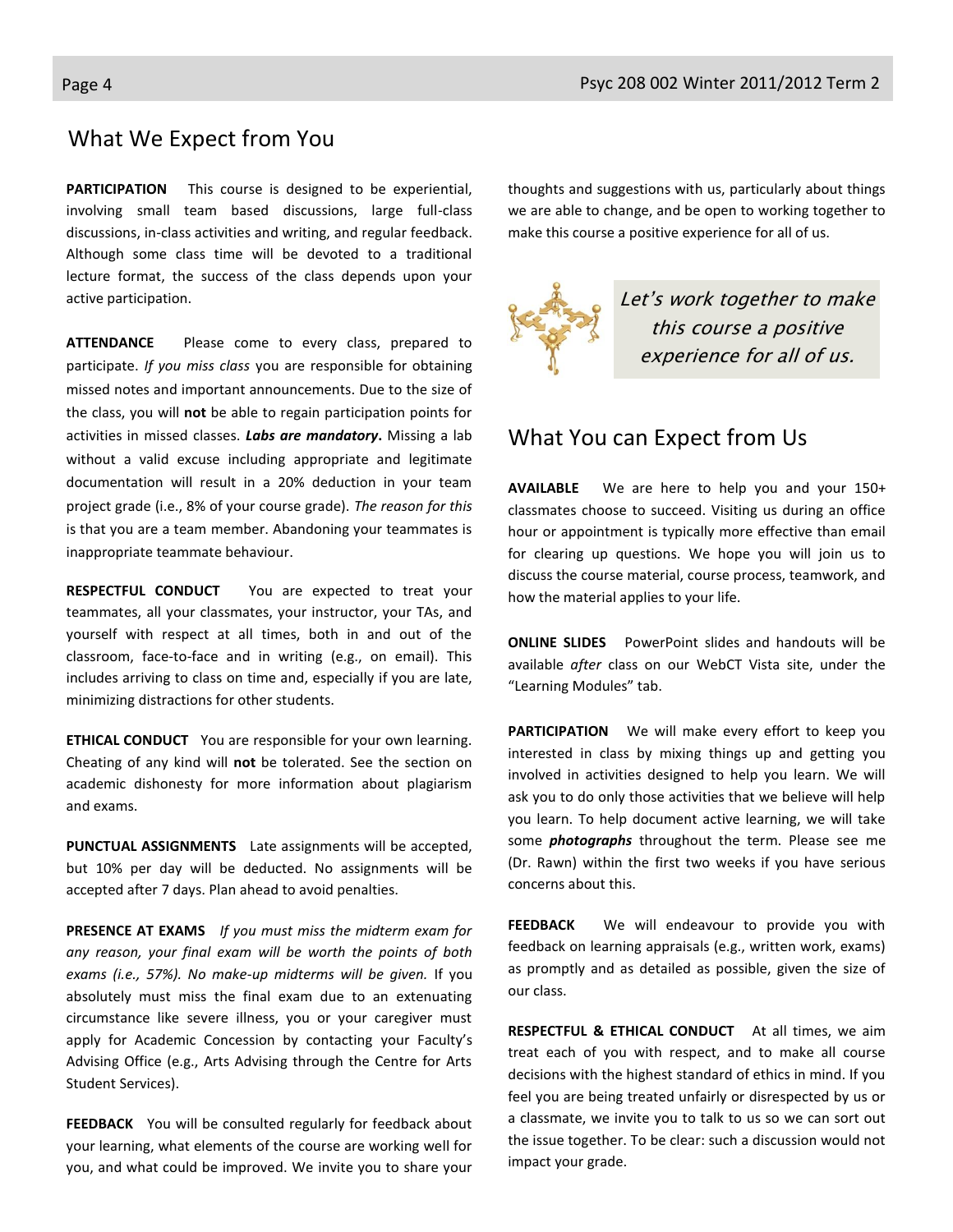### Learning Tools to Investigate!

We encourage you to take responsibility for your learning and check out what these resources may have to offer you.

**TIME MANAGEMENT** Tools for managing all your courses: [http://www.arc.sbc.edu/timeschedule.html,](http://www.arc.sbc.edu/timeschedule.html) [http://learningcommons.ubc.ca/get-started/study](http://learningcommons.ubc.ca/get-started/study-toolkits/time-management-toolkit/)[toolkits/time-management-toolkit/,](http://learningcommons.ubc.ca/get-started/study-toolkits/time-management-toolkit/) and to plan writing assignments: [http://assignmentcalculator.library.ubc.ca.](http://assignmentcalculator.library.ubc.ca/)

**LEARNING COMMONS** is UBC's online hub for study and research support. This interactive website provides you with a wealth of academic resources, from tutoring and workshops to study groups and online tech tools. It also offers plenty of information on a variety of academic topics, and links to nearly all of the academic resources offered at UBC. Make the Learning Commons your first stop for all things academic! [http://learningcommons.ubc.ca](http://learningcommons.ubc.ca/)

**WRITING SKILLS** The UBC Writing Centre [\(www.writingcentre.ubc.ca\)](http://www.writingcentre.ubc.ca/) also has tutoring services, including an **[Online Writer's Workshop](http://www.writingcentre.ubc.ca/workshop/index.html)**. The Writing Centre has also paired up with the Library to offer Student to [Scholar](http://www.library.ubc.ca/hss/instruction/sts/Whole_page.htm) online guide to preventing unintentional plagiarism and organizing your writing activities. Also, Purdue University offers an amazing collection of information about writing, including using APA style, at their Online Writing Lab (OWL), available a[t http://owl.english.purdue.edu/owl.](http://owl.english.purdue.edu/owl/)

**PHYSICAL OR LEARNING DISABILITIES** UBC is committed to equal opportunity in education for all students, including those with documented physical disabilities or learning disabilities. If you have a disability that affects your learning in the classroom or your performance on tests or exams, please **contact Access & Diversity** in Brock Hall 1203, 1874 East Mall, Phone: 604.822.5844, Web: [www.students.ubc.ca/access.](http://www.students.ubc.ca/access)

Further information about academic regulations, course withdrawal dates and credits can be found in the University [Calendar.](http://students.ubc.ca/calendar/academicyear.cfm)

### Faculty of Arts Guidelines for Grading Criteria

You are earning a degree at a highly reputable postsecondary institution. Therefore, criteria for academic success are high. The Faculty of Arts offers the following guidelines that broadly characterize the kind of work that is generally associated with the main grade ranges.

These characteristics help to put the Psychology Department Grading Policies (see below) into context. Note that adequate performance is in the C range, which is the typical class average.

**A RANGE:** *Exceptional Performance.* Strong evidence of original thinking; good organization in written work; capacity to analyze (i.e., break ideas down) and to synthesize (i.e., bring different ideas together in a coherent way); superior grasp of subject matter with sound critical evaluations; evidence of extensive knowledge base.

**B RANGE:** *Competent Performance.* Evidence of grasp of subject matter; some evidence of critical capacity and analytic ability; reasonable understanding of relevant issues; evidence of familiarity with the literature.

**D-C RANGE:** *Adequate Performance*. Understanding of the subject matter; ability to develop solutions to simple problems in the material; acceptable but uninspired work; not seriously faulty but lacking style and vigour.

**F RANGE:** *Inadequate Performance.* Little or no evidence of understanding of the subject matter; weakness in critical and analytical skills; limited or irrelevant use of the literature.

*Consider these characteristics when making choices about the quality of work you submit in all learning appraisals, in this and any other course.*

### Psychology Department Grading Policies

*To meet department policy, the typical student (and group) demonstrating adequate performance on learning appraisals will earn around 63-67% in this course.* 

*Read on for details.*

In order to reduce grade inflation and maintain equity across multiple course sections, all psychology courses are required to comply with departmental norms regarding grade distributions. According to departmental norms, the mean grade in 100- and 200-level classes is 67 for a good class, 65 for an average class, and 63 for a weak class (with a standard deviation of 14). The corresponding figures for 300- and 400-level classes are 70, 68, and 66, with a standard deviation of 13. **Scaling** may be used in order to comply with these norms; grades may be scaled up or down as necessary by the professor or department. Grades are not official until they appear on a student's academic record.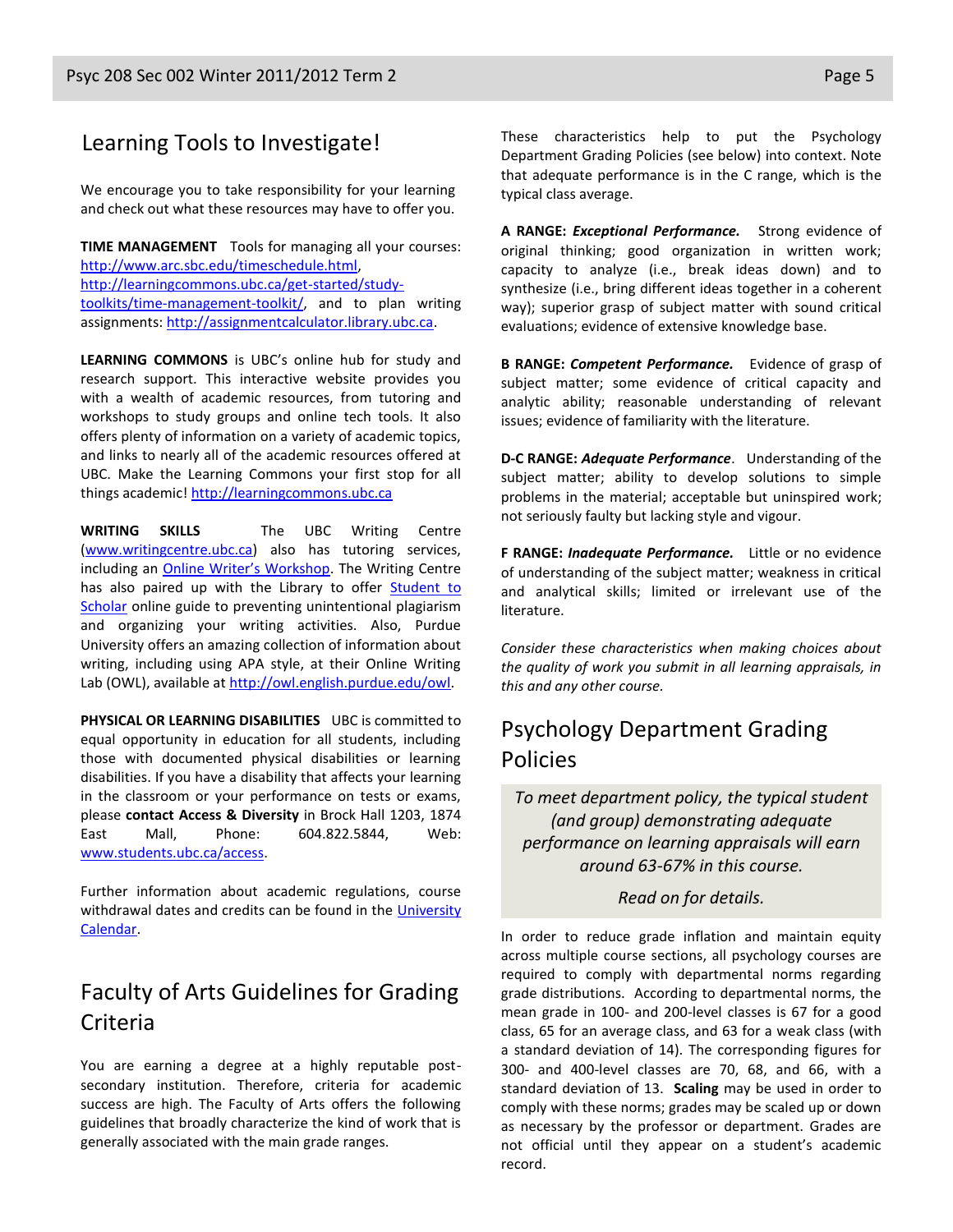You will receive both a percent and a letter grade for this course. At UBC, they convert according to the key below:

| A+ | 90-100% | C+ | 64-67%    |
|----|---------|----|-----------|
| А  | 85-89%  | C  | 60-63%    |
| А- | 80-84%  | C- | 55-59%    |
| B+ | 76-79%  | D  | 50-54%    |
| B  | 72-75%  | F  | $0 - 49%$ |
| B- | 68-71%  |    |           |

#### Ethical Conduct: Practices and Policies

Don't Cheat. Don't Plagiarize. It's Not Worth It. Read on For Key Definitions, Consequences, and Ways to Act Ethically

Don't try it, don't do it. The consequences are more severe than you may think: you will fail the assignment or test, you may fail the course, you may be expelled from University, and unable to attend any other postsecondary institution in the future. Think about the long-term implications of that outcome in your life.

**PSYCHOLOGY DEPARTMENT'S POSITION ON ACADEMIC MISCONDUCT** Cheating, plagiarism, and other forms of academic misconduct are very serious concerns of the University, and the Department of Psychology has taken steps to alleviate them. In the first place, the Department has implemented software that can reliably detect cheating on multiple-choice exams by analyzing the patterns of students' responses. In addition, the Department subscribes to *TurnItIn*  — a service designed to detect and deter plagiarism. All materials (term papers, lab reports, etc.) that students submit for grading will be compared to over 5 billion pages of content located on the Internet or in TurnItIn's own proprietary databases. The results of these comparisons are compiled into customized "Originality Reports" containing several sensitive measures of plagiarism; instructors receive copies of these reports for every student in their classes.

During exams, the instructor and invigilators reserve the right to move students in their seating arrangement with no explanation provided.

In all cases of suspected academic misconduct, the parties involved will be pursued to the fullest extent dictated by the guidelines of the University. Strong evidence of cheating or plagiarism may result in a zero credit for the work in question. According to the University Act (section 61), the President of UBC has the right to impose harsher penalties including (but not limited to) a failing grade for the course, suspension from the University, cancellation of scholarships,

or a notation added to a student's transcript. For details on these policies and procedures, please see the UBC Calendar (Chapter 5) [\(http://students.ubc.ca/calendar\)](http://students.ubc.ca/calendar).

**WHY IS ACADEMIC MISCONDUCT TREATED SO HARSHLY?** Some people don't feel like cheating on a test or taking a sentence or two from someone else's paper without citing it is a big deal. Here's a bit of insight into why we care so much. In the academic community—a community of which you are now a part—**we deal in ideas**. That's our currency, our way of advancing knowledge. By representing others ideas in an honest way, we are (1) respecting the rules of this academic community, and (2) showcasing how our own novel ideas are distinct from but relate to their ideas. **Welcome to the academic community. You are expected to act honestly and ethically, just like the rest of us.**

**PARTICIPATING IN THE ACADEMIC COMMUNITY ETHICALLY** What can you do to ensure you are acting ethically? First, recognize that all graded work in this course, unless otherwise specified, is to be **original work done independently by individuals. Groupwork is to be original work created collaboratively by the group.**

**Visit** *Student to Scholar Research and Writing Tool* UBC Library and UBC Writing Centre offer a guide to preventing unintentional plagiarism and organizing your writing. Visit [http://www.library.ubc.ca/hss/instruction/sts/Whole\\_pag](http://www.library.ubc.ca/hss/instruction/sts/Whole_page.htm) [e.htm](http://www.library.ubc.ca/hss/instruction/sts/Whole_page.htm)

**Use the Library's resources**, including any of the indexes and databases listed under Indexes and Databases, Subject Resources, OneSearch or Metasearch on the Library's website at [http://www.library.ubc.ca.](http://www.library.ubc.ca/) (Not sure which index to use? Click HELP on the library homepage at www.library.ubc.ca or try Subject Resources.) When instructed to do so, you may use sources such as Google/Yahoo/MSN Search/etc. to find articles for assignments in this course, particularly Google Scholar.

**Be careful and critical of what you read and choose to cite.** Reference all material using APA style; if you cannot find a proper reference, question whether that source is appropriate. **Do not** copy and paste text from other sources, even in a draft, as you might unintentionally misrepresent those words as your own in a later draft (which would still qualify as plagiarism).

*If you have any questions about what sources to use or how to cite them without plagiarizing, please see your Instructor or TA before handing in your assignment.*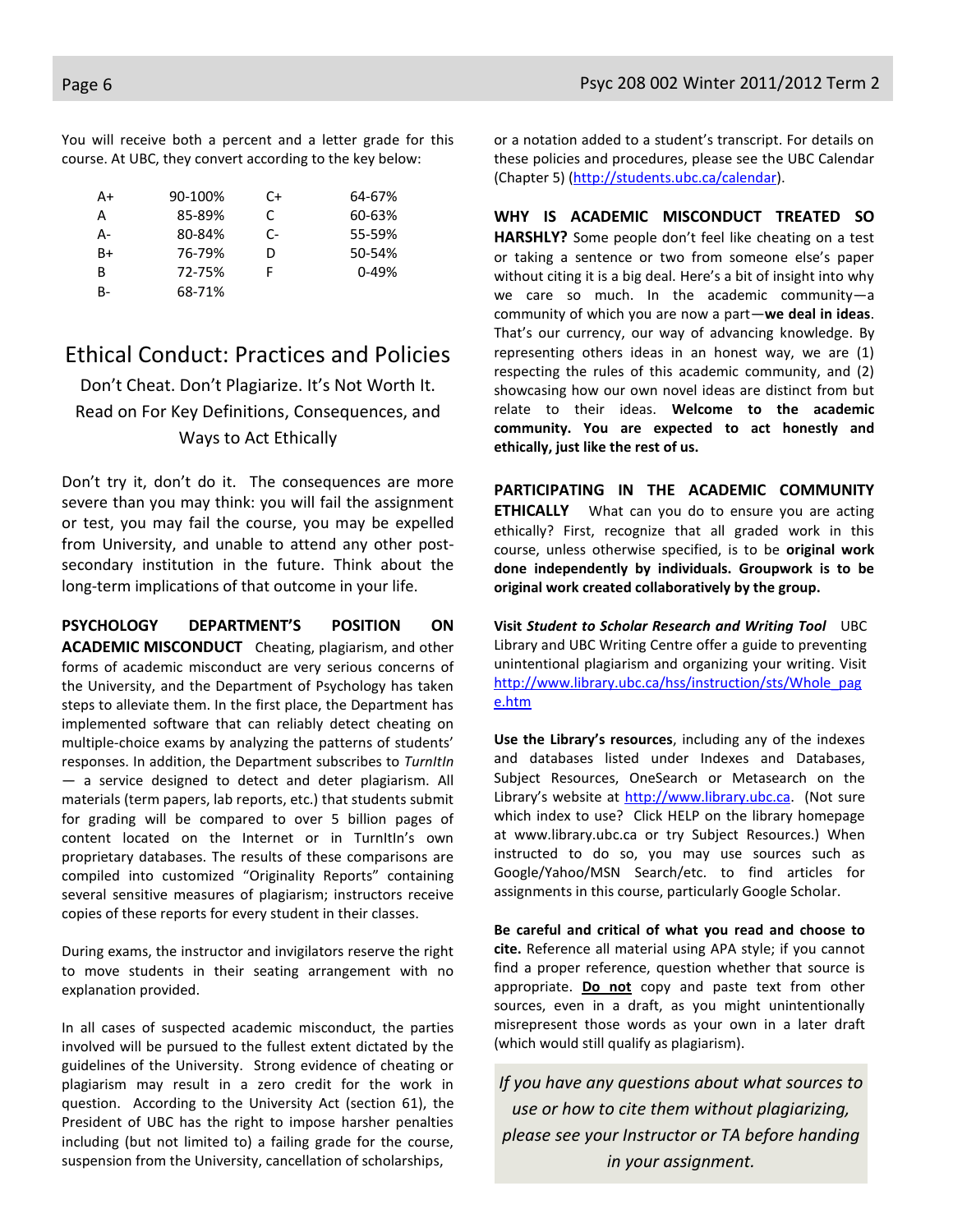# Our Course Plan

This plan is subject to change. Changes will be announced in class and/or posted on the Vista course website.

| Week                  | Date                         | <b>Topics</b>                                                                            | Readings for Today                                                                                               | Learning Appraisals &<br>Activities                                                                                                                                                                                                            |
|-----------------------|------------------------------|------------------------------------------------------------------------------------------|------------------------------------------------------------------------------------------------------------------|------------------------------------------------------------------------------------------------------------------------------------------------------------------------------------------------------------------------------------------------|
| $\mathbf{1}$          | Thursday<br>Jan 5            | Course overview                                                                          | Syllabus                                                                                                         |                                                                                                                                                                                                                                                |
| $\overline{2}$        | Tuesday<br>Jan 10            | <b>Successful Learning</b><br>Social psychology<br>$\bullet$<br><b>Active Learning</b>   | Pearson Chapter 1<br>Active learning: What's in it for you?                                                      |                                                                                                                                                                                                                                                |
|                       | Thursday<br><b>Jan 12</b>    | <b>Successful Learning</b><br>Memory and learning<br>$\bullet$<br>Learning styles        | Pearson Chapter 2<br>How you learn                                                                               |                                                                                                                                                                                                                                                |
| 3                     | Tuesday<br>Jan 17            | Successful Learning<br><b>Beliefs matter!</b><br>$\bullet$                               | Dweck (2008) Can personality be<br>changed?<br>Reading available for download on Vista                           |                                                                                                                                                                                                                                                |
|                       | Thursday<br>Jan 19           | <b>Successful Teams</b><br>Group dynamics<br>$\bullet$                                   | Pearson Chapter 3<br>Group dynamics<br>(omit "exercises" and "field of group<br>dynamics" sections)              | In class: Team-Based<br>Learning<br>(Be sure to come prepared<br>having read the readings)                                                                                                                                                     |
| $\overline{4}$        | Tuesday<br><b>Jan 24</b>     | <b>Successful Teams</b><br><b>Building teams &amp;</b><br>$\bullet$<br>starting projects | McGraw chapter starting p. 79<br>Communicating effectively<br><b>Team Project Guide</b>                          | In class: Project Lab #1                                                                                                                                                                                                                       |
|                       | Thursday<br><b>Jan 26</b>    | <b>Successful Teams</b><br>Finding and evaluating<br>sources                             | Hudson-Barr (2004) How to Read a<br><b>Research Article</b><br>Reading available for download on Vista           |                                                                                                                                                                                                                                                |
| 5                     | Tuesday<br>Jan 31            | <b>Successful Teams</b><br>What makes effective<br>$\bullet$<br>groups?                  | McGraw chapter starting p. 62<br>The sport team as an effective group                                            |                                                                                                                                                                                                                                                |
|                       | Thursday<br>Feb <sub>2</sub> | <b>Successful Learning</b><br>Peak performances                                          | McGraw chapter starting p. 1<br>Psychological characteristics of peak<br>performance                             |                                                                                                                                                                                                                                                |
|                       | Tuesday<br>Feb <sub>7</sub>  | <b>Creating Success</b><br>Self-control (part 1)                                         | Pearson Chapter 4<br>Self-regulation and self-control                                                            |                                                                                                                                                                                                                                                |
| 6                     | Thursday<br>Feb 9            | <b>Creating Success</b><br><b>Goal setting</b>                                           |                                                                                                                  |                                                                                                                                                                                                                                                |
| 7                     | Tuesday<br>Feb 14            | <b>Creating Success</b><br>Synthesizing and<br>abstracting findings                      | McGraw chapter starting p. 97<br>Goal setting for peak performance                                               | In class: Project Lab #2<br>Individual Annotated<br>$\bullet$<br>Bibliography due at the<br>start of class (hard copy)<br>Team abstract due at<br>$\bullet$<br>end of class<br>Online by tomorrow: iPeer<br>teammate performance<br>evaluation |
|                       | Thursday<br>Feb 16           | <b>Creating Success</b><br>Self-control as strength                                      | Baumeister, Vohs, & Tice (2007) The<br>Strength Model of Self-Control<br>Reading available for download on Vista |                                                                                                                                                                                                                                                |
| <b>Reading Break!</b> |                              |                                                                                          |                                                                                                                  |                                                                                                                                                                                                                                                |